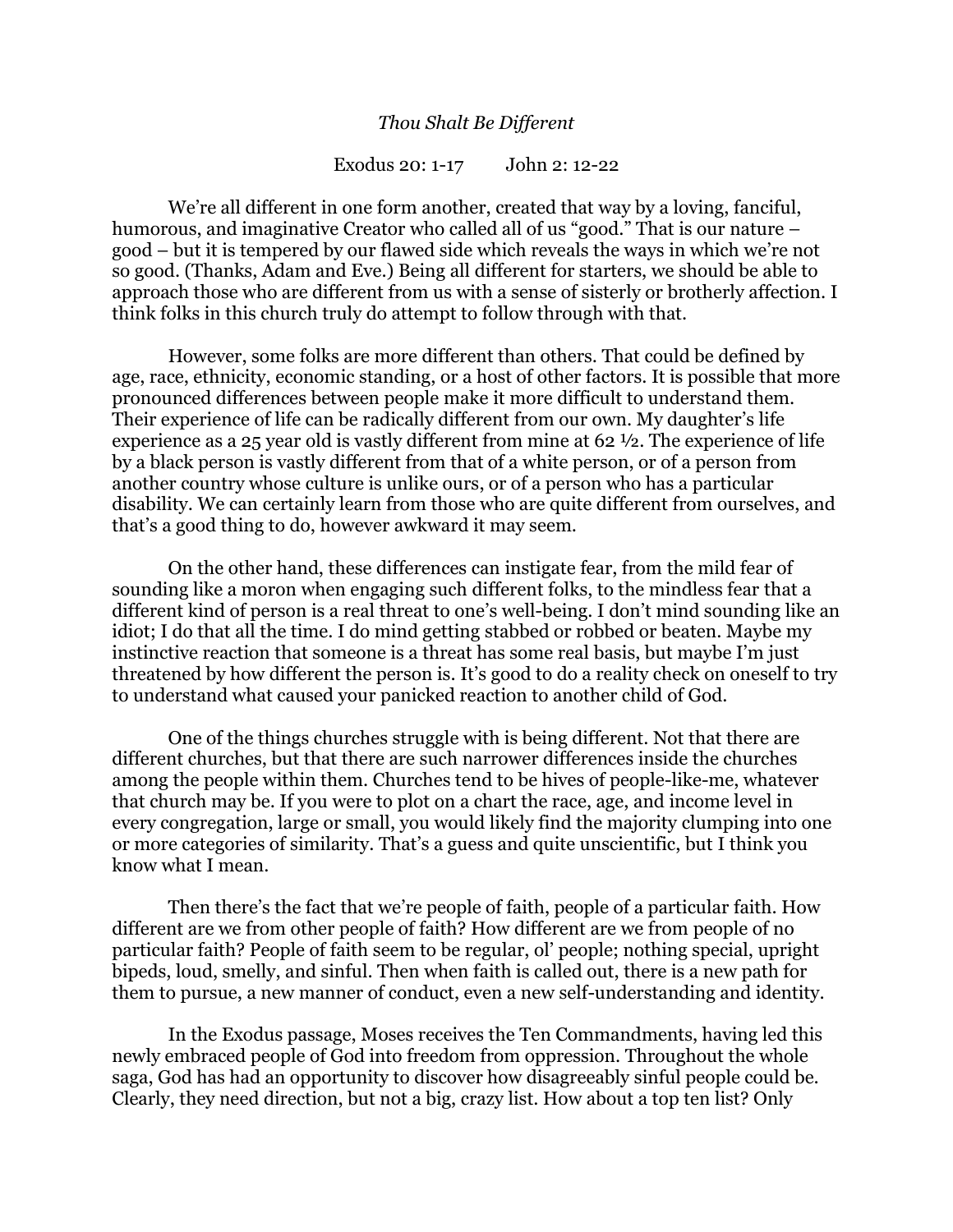these ten items are all *equally* important. You have to be clear about this with sports fans who may think the first commandment is in first place and is therefore better than the tenth commandment … which is like the Giants last year.

It begins with God identifying himself*. I am the Lord your God, who brought you out of Egypt, out of the land of slavery* not only identifies this God and his power apart from any other god these people may be devoted to, but it also reminds the people that they did **not** achieve liberation from slavery and deliverance to the Promised Land by their own abilities.

'Had it not been for the works of the Lord your God, you'd still be baking bricks for Pharaoh in Egypt. You people were graced with the blessing of the Lord your God. The only righteous thing you did was to follow instructions, and even those were a challenge for you. Now, here are some further instructions. Let's see if you can obey these as well.'

The first three instructions follow on this opening theme, that there is one God and only one God, and you people need to get that clearly figured out.

**First**, there is no other god, no other power, no other force, no other entity in heaven above or earth below deserving your devotion, sacrifice, service, and praise than the one God who has been present for you and formed his covenant promise with you.

**Second**, don't be really foolish and think that you can fashion your own god in some way, materially or imaginatively, that somehow deserves your devotion, sacrifice, service, and praise. If you think God will be amused by your corruption of the faith and devotion due to God alone, guess again.

Like the second, the **third** says, if you call upon the Lord your God, you better not be attempting to manipulate, exploit, or abuse the name and power of the Lord your God for some narrow, personal or private benefit.

God knows something about his people. Given the opportunity, they will try to manipulate God to be whatever they want God to be, for whatever occasion they might conceive of. The prime emphasis of the Ten Commandments is that God is not a plaything, or a tool, or a way of gaining the upper hand, or a cover for anything.

Now, once you – God's people – have understood that God is not a concept, a reality, or an ideal **to be manipulated**, then God wants you to know God's way in basic terms. That's what the remaining commandments are about.

Remember the Sabbath day when work shall cease. This is not only for your benefit, but also shows the discipline of your time for the sake of your faith and devotion to the Lord your God, rather than being devoted to your own personal ambition, profit or pleasure. Your honoring the Sabbath is an honor to God as well as a time when "in keeping it holy" you shall turn to the Lord your God for new insights in living faithfully and for course corrections that are sure to be needed.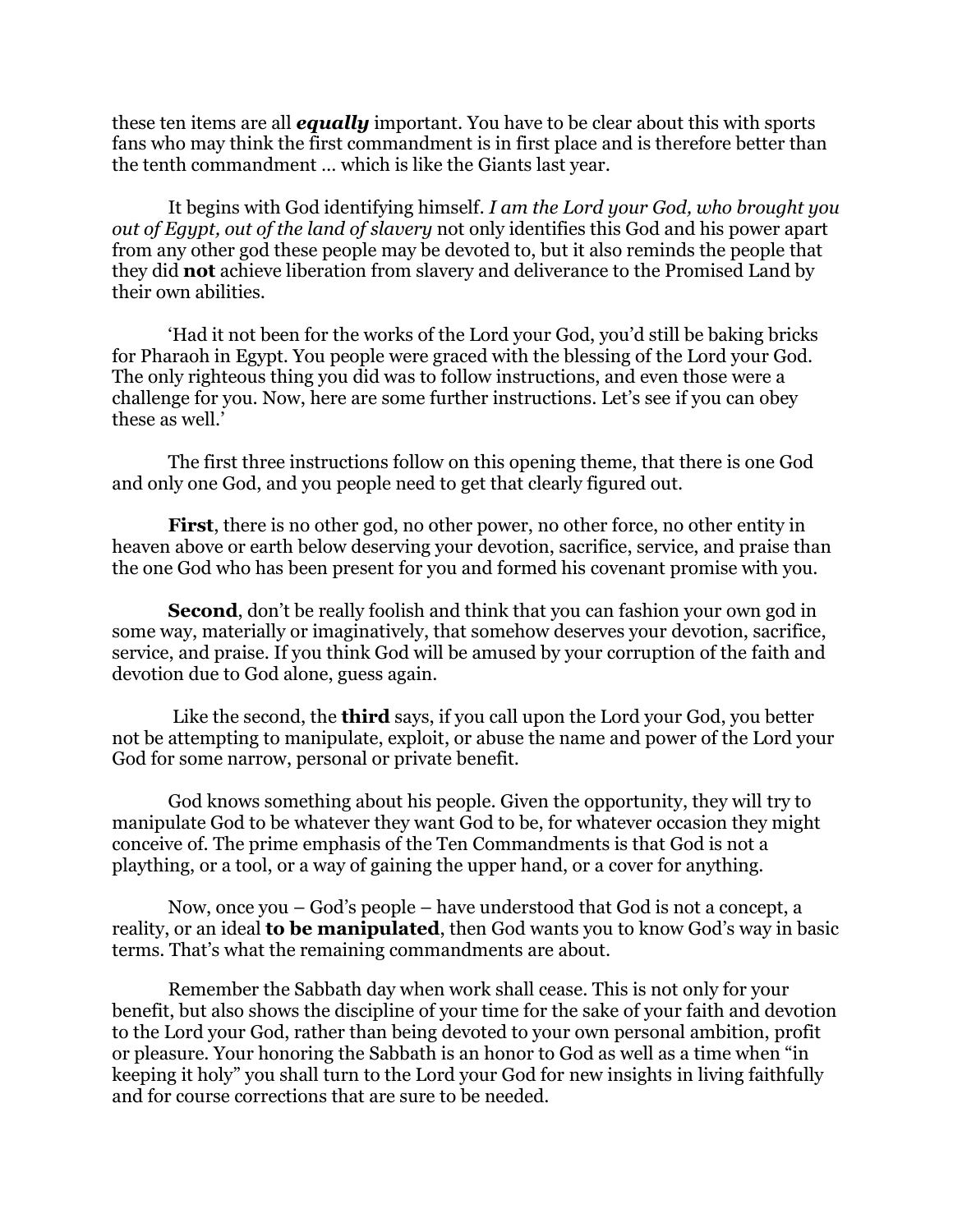There are six more instructions, essentials defining the terms of interactions among the people of God's covenant with all others. The way of God teaches respect, peace, fidelity, integrity and humility. Calvin sums up these commandments in one word: "charity." In many ways, it parallels God's own attitude and activity toward his covenant people. We're essentially called to do likewise. We're taught God's way. We're taught that being faithful means being different, traveling a different path.

In the passage about Jesus at the Jerusalem Temple, we see how Jesus encounters those who would manipulate the presence of God for their own purposes. Jesus' rampage focuses on the merchants and moneychangers, but his wrath is really aimed at *a whole system* that has authored corruption by manipulating the way of God and the obedience of God's people into a scheme of profit and exploitation.

People need to practice a new and different understanding that comes with being faithful to God. Money isn't just money, business isn't just business, and that everybody does it this way is no longer a valid justification or a meaningful excuse. Faithful is different; faithful people are different.

Having reviewed the first commandments and their nature as the basic understanding of God for faithful people, we see at the Temple the exact behavior condemned by the commandments. God's place *and* name *and* grace *and* adoration are **all** being abused, manipulated, exploited, and corrupted.

This scandalous behavior has been so **normalized** that Jesus' outburst in protest and rebellious resistance stuns everyone. They're clueless about his rage and objection; they were just doing business as usual. The authorities challenge him. Jesus tries to direct them to the power, life and ways of the true God, what's worthy of faith and devotion, but they're simply confused.

When God is allowed to be God, transcending narrow agendas and standing sovereign over worldly schemes rather than being wedded to them, then we can pursue what is truly sacred and not some fake imitation, not some manipulation.

Our scriptures this morning warn us that there are many who would exploit God, and many ways in which people would manipulate God to serve their own purposes. And yes, we could be culprits as well.

Hopefully, we'll not be so deluded, disconnected, and confused. The truth of our faithfulness depends entirely on our awareness and understanding of the complete sovereignty of God, of his requirement that our devotion and our wills be directed toward God alone, and toward what God seeks to occur in order to bring justice, peace, equity, and new life into God's creation. God wants our life's pursuit to be toward what is truly sacred, serving the promise of new life for all.

As we configure our faith and devotion in this Lenten season, our eyes must sharpen their focus on the Lord our God. We're called to submit any and every agenda to